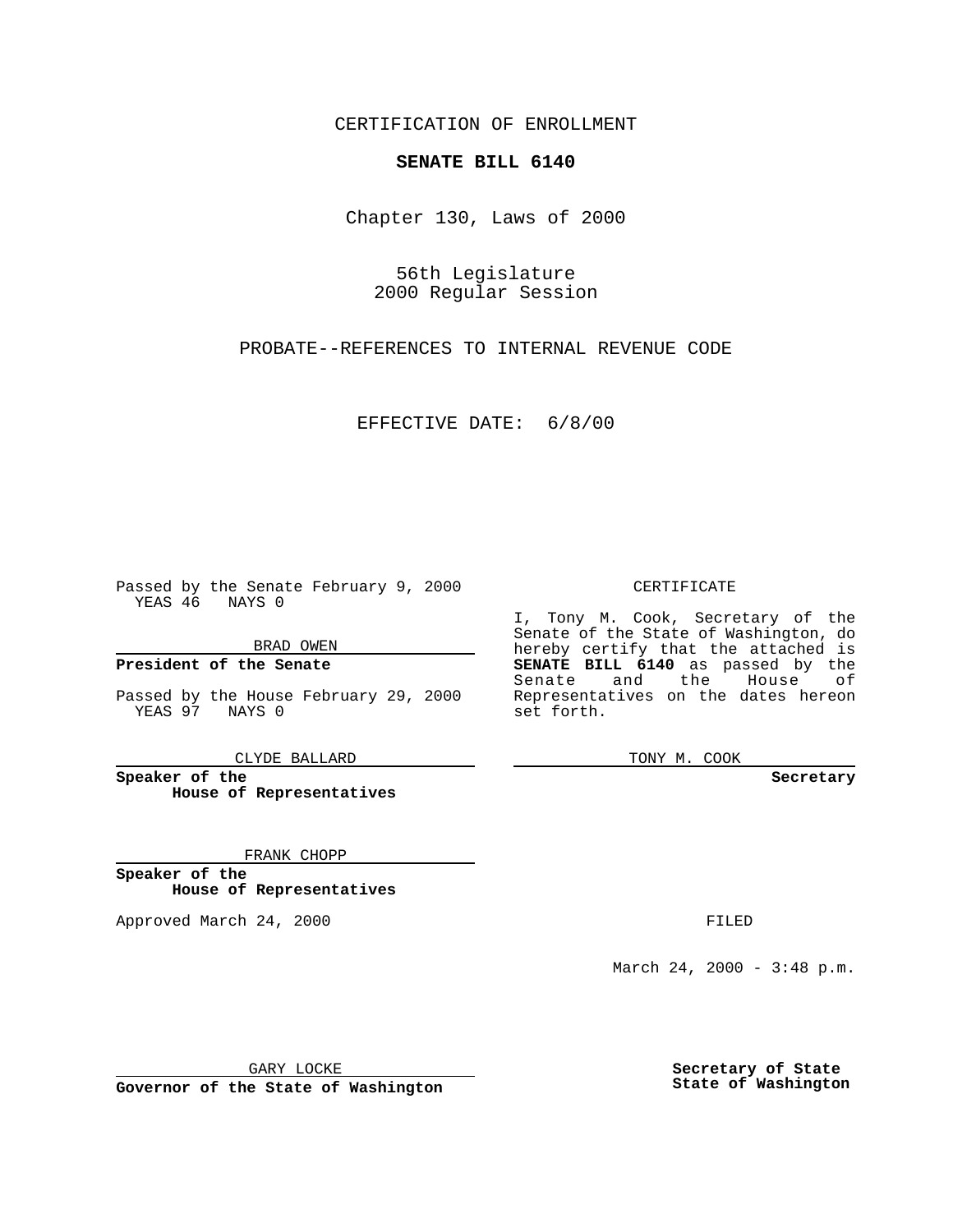## **SENATE BILL 6140** \_\_\_\_\_\_\_\_\_\_\_\_\_\_\_\_\_\_\_\_\_\_\_\_\_\_\_\_\_\_\_\_\_\_\_\_\_\_\_\_\_\_\_\_\_\_\_

\_\_\_\_\_\_\_\_\_\_\_\_\_\_\_\_\_\_\_\_\_\_\_\_\_\_\_\_\_\_\_\_\_\_\_\_\_\_\_\_\_\_\_\_\_\_\_

Passed Legislature - 2000 Regular Session

**State of Washington 56th Legislature 2000 Regular Session By** Senators Johnson, Heavey and Gardner

Read first time 01/10/2000. Referred to Committee on Judiciary.

 AN ACT Relating to references in instruments to section 2033A of the internal revenue code; amending RCW 11.02.005; and creating a new section.

BE IT ENACTED BY THE LEGISLATURE OF THE STATE OF WASHINGTON:

 **Sec. 1.** RCW 11.02.005 and 1999 c 358 s 20 are each amended to read as follows:

 When used in this title, unless otherwise required from the context:

 (1) "Personal representative" includes executor, administrator, special administrator, and guardian or limited guardian and special representative.

 (2) "Net estate" refers to the real and personal property of a decedent exclusive of homestead rights, exempt property, the family allowance and enforceable claims against, and debts of, the deceased or the estate.

 (3) "Representation" refers to a method of determining distribution in which the takers are in unequal degrees of kinship with respect to the intestate, and is accomplished as follows: After first determining who, of those entitled to share in the estate, are in the nearest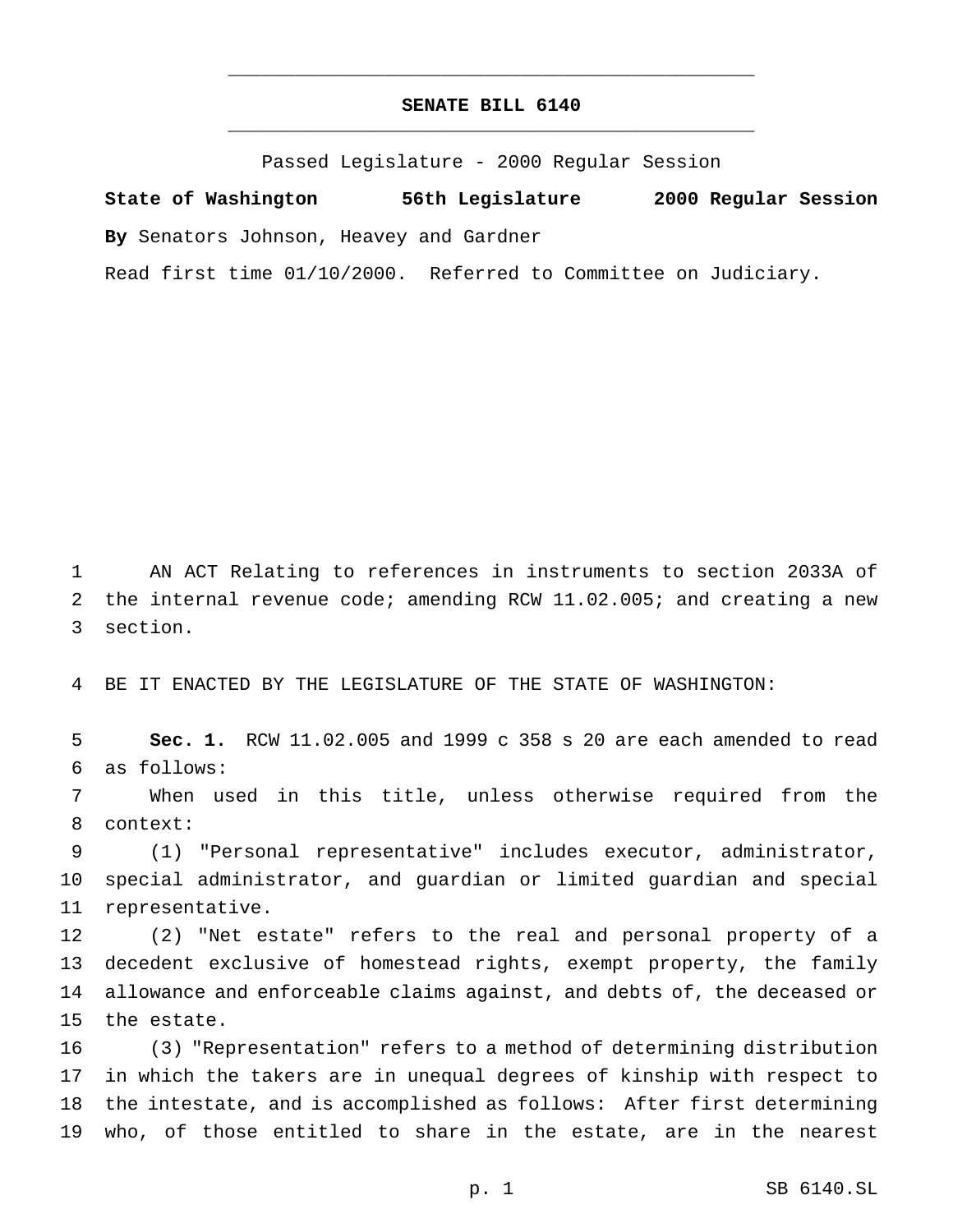degree of kinship, the estate is divided into equal shares, the number of shares being the sum of the number of persons who survive the intestate who are in the nearest degree of kinship and the number of persons in the same degree of kinship who died before the intestate but who left issue surviving the intestate; each share of a deceased person in the nearest degree shall be divided among those of the deceased person's issue who survive the intestate and have no ancestor then living who is in the line of relationship between them and the intestate, those more remote in degree taking together the share which their ancestor would have taken had he or she survived the intestate. Posthumous children are considered as living at the death of their parent.

 (4) "Issue" includes all the lawful lineal descendants of the ancestor and all lawfully adopted children.

 (5) "Degree of kinship" means the degree of kinship as computed according to the rules of the civil law; that is, by counting upward from the intestate to the nearest common ancestor and then downward to the relative, the degree of kinship being the sum of these two counts.

 (6) "Heirs" denotes those persons, including the surviving spouse, who are entitled under the statutes of intestate succession to the real and personal property of a decedent on the decedent's death intestate.

 (7) "Real estate" includes, except as otherwise specifically provided herein, all lands, tenements, and hereditaments, and all rights thereto, and all interest therein possessed and claimed in fee simple, or for the life of a third person.

 (8) "Will" means an instrument validly executed as required by RCW 11.12.020.

 (9) "Codicil" means a will that modifies or partially revokes an existing earlier will. A codicil need not refer to or be attached to the earlier will.

 (10) "Guardian" or "limited guardian" means a personal representative of the person or estate of an incompetent or disabled person as defined in RCW 11.88.010 and the term may be used in lieu of "personal representative" wherever required by context.

 (11) "Administrator" means a personal representative of the estate of a decedent and the term may be used in lieu of "personal representative" wherever required by context.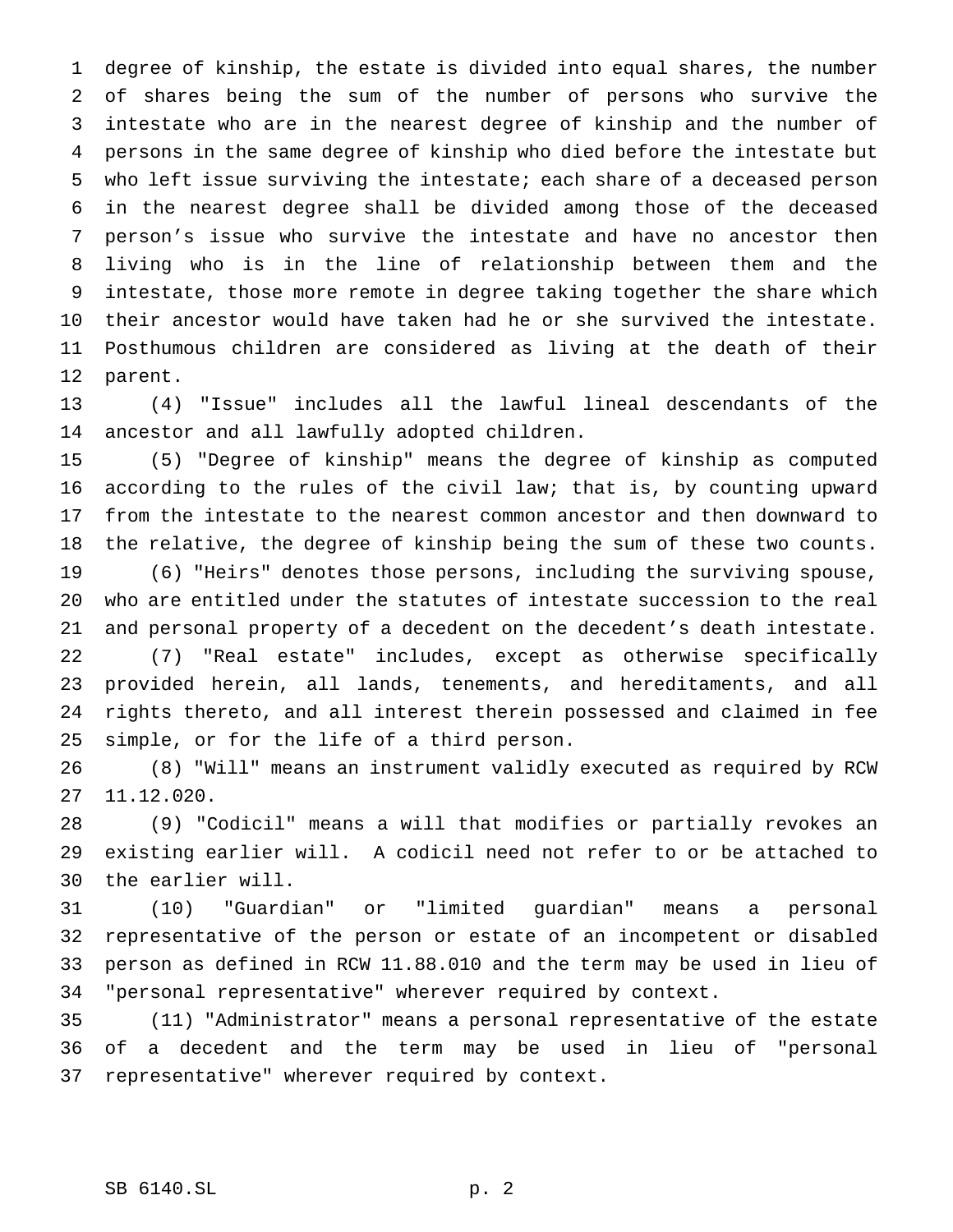(12) "Executor" means a personal representative of the estate of a decedent appointed by will and the term may be used in lieu of "personal representative" wherever required by context.

 (13) "Special administrator" means a personal representative of the estate of a decedent appointed for limited purposes and the term may be used in lieu of "personal representative" wherever required by context.

 (14) "Trustee" means an original, added, or successor trustee and includes the state, or any agency thereof, when it is acting as the trustee of a trust to which chapter 11.98 RCW applies.

 (15) "Nonprobate asset" means those rights and interests of a person having beneficial ownership of an asset that pass on the person's death under a written instrument or arrangement other than the person's will. "Nonprobate asset" includes, but is not limited to, a right or interest passing under a joint tenancy with right of survivorship, joint bank account with right of survivorship, payable on death or trust bank account, transfer on death security or security account, deed or conveyance if possession has been postponed until the death of the person, trust of which the person is grantor and that becomes effective or irrevocable only upon the person's death, community property agreement, individual retirement account or bond, or note or other contract the payment or performance of which is affected by the death of the person. "Nonprobate asset" does not include: A payable-on-death provision of a life insurance policy, annuity, or other similar contract, or of an employee benefit plan; a right or interest passing by descent and distribution under chapter 11.04 RCW; a right or interest if, before death, the person has irrevocably transferred the right or interest, the person has waived the power to transfer it or, in the case of contractual arrangement, the person has waived the unilateral right to rescind or modify the arrangement; or a right or interest held by the person solely in a fiduciary capacity. For the definition of "nonprobate asset" relating to revocation of a provision for a former spouse upon dissolution of marriage or declaration of invalidity of marriage, RCW 11.07.010(5) applies. For the definition of "nonprobate asset" relating to revocation of a provision for a former spouse upon dissolution of marriage or declaration of invalidity of marriage, see RCW 11.07.010(5). For the definition of "nonprobate asset" relating to testamentary disposition of nonprobate assets, see RCW 11.11.010(7).